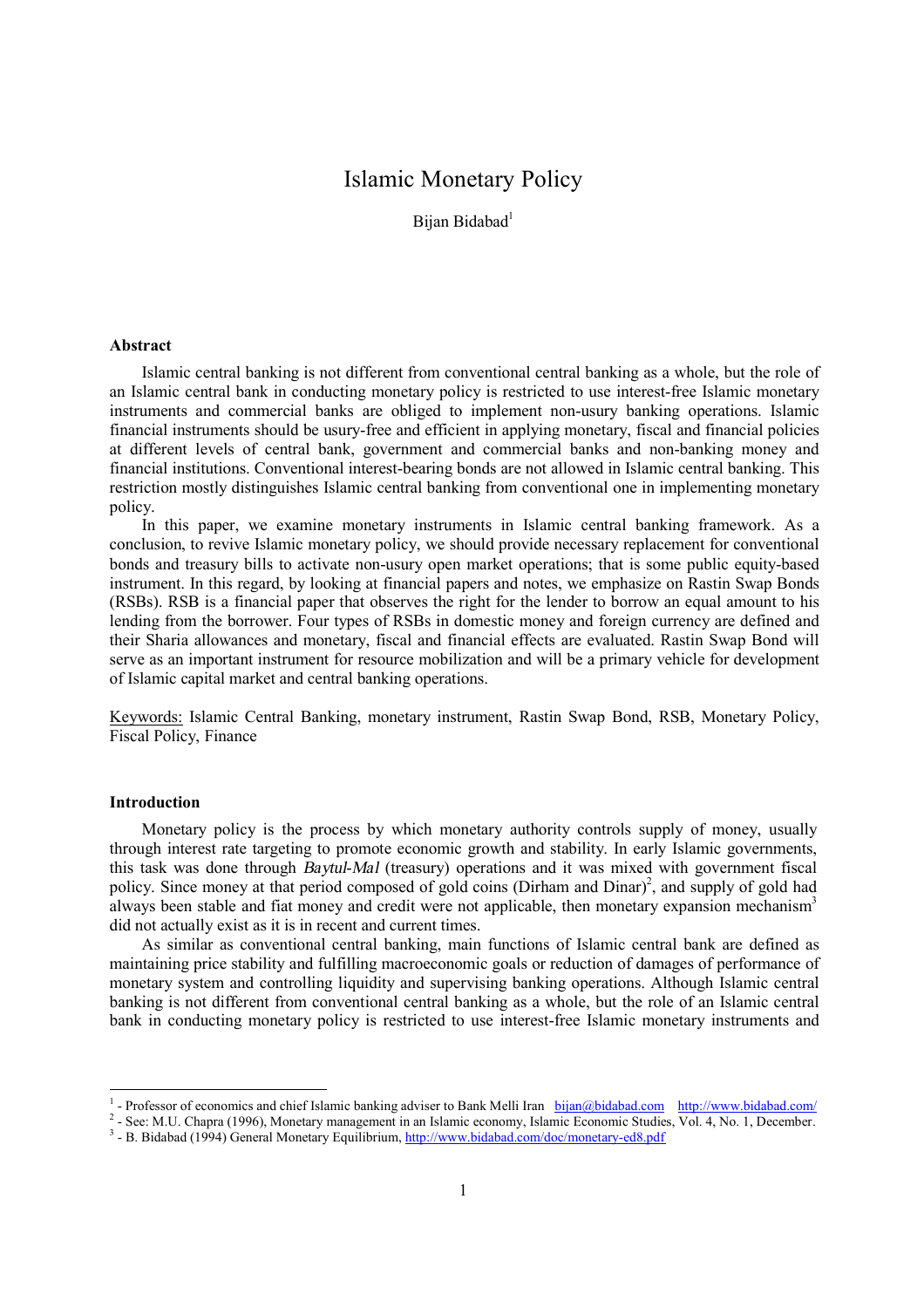commercial banks are obliged to implement non-usury banking operations<sup>4</sup>.

Islamic financial instruments should be usury-free and efficient in applying monetary, fiscal and financial policies at different levels of central bank, government and commercial banks and non-banking money and financial institutions. Conventional interest-bearing bonds are not allowed in Islamic central banking. This restriction mostly distinguishes Islamic central banking from conventional one in implementing monetary policy. Furthermore, monetary authorities are legally responsible to supervise commercial banks and money and credit funds and institutions. Islamic central bank as well as Islamic commercial banks is not allowed to use usury-based banking operations. This also brings some new different supervisory duties to monetary authority and implementation of monetary policy as well.

Objectives of central banking as well as monetary policy are also similar to conventional systems; but considering usury prohibition. The objectives such as prosperity of the whole humanity and economic stability, stabilizing domestic and external values of money<sup>5</sup>, promotion of sustained and balanced economic growth, mobilizing resources for economic development, and improvement of income and wealth distribution and so on - though with different emphases- are considered in both Islamic and conventional central banking systems. Both systems do not bear inflation, deep and prolonged recessions and unemployment because of misery to the society and destroy of economic welfare.

Functions of Islamic central banking are also similar to conventional one such as regulating money supply, influencing bank-financing direction, providing measures of safeguarding and ensuring prudent banking and banking supervision.

#### **Sharia Allowances of Monetary Policy**

The aim of Islam is exaltation of humankind and full height of dignity in humanity. Exaltation means qualitative and quantitative improvement of human beings. Generally, reason and Sharia both are complements to each other and all Sharia rules are based upon reason and wisdom theosophically. Moreover, the best method of decision making in Islam is based upon consultation. By this concept, we can conclude that regarding consensus, Islam accepts solving social problems via consultation. The holy Quran orders: "**Conduct their affairs by mutual consultation**".<sup>6</sup> This is a general legislative rule that authorize decision making through consultation. The general rational rule and custom limitations are clear in this method. All new legal institutions and rules can be defined upon this command. Principally, theosophy of legislating some Sharia commandments and leaving many others by the Holy Prophet (PBUH) is due to this subject that the obligation and prohibition of many partial commands in different times and places are different. Thus, not all the subjects were legislated; and making decision about them were left to honest reason and wisdom that by considering different conditions and observing situation of people the best expedients be adopted. This was an introduction to institutionalization of monetary authority and policy but considering that legislation in prohibition of permissible (*Mobah*) activities is just allowed in realm of Islamic Sharia and not more. Quran states that:<sup>7</sup> "**If ye do it not, take notice of**  war from Allāh and his messenger: but if ye turn back, ye shall have your capital sums: deal not **unjustly, and ye shall not be dealt with unjustly**". This verse is about usury (*Riba*) and we can infer that from personal money management level up to monetary policy (and even at level of international monetary and exchange management) the adopted policies should not supply money with more that its market price that means "unjustly"; and the other side is "unjustly".

Supervision policies in Islam are in prevention of swindle in transaction, but not economic interfere.

<sup>4</sup> - Chapra, M. U. (1985). Toward Just a Monetary System. *Journal of King Abdul Aziz University: Islamic Economics,* Vol. 2, 109-115.

Mills, P. S and Presley, J. R. (1999). Islamic Finance: Theory and Practices. Palgrave McMillan, USA.

<sup>5</sup> - Chapra, M. U. (1985). Toward Just a Monetary System. *Journal of King Abdul Aziz University: Islamic Economics,* Vol. 2, 109-115.

<sup>6</sup> - Surah of Shura, Verse 38. **شورىُ ْ ُم ه ُ ْر أَم و . ُم َه نـْ يـ بـ َ ْ َ**

فَإِنْ لَمْ تَفْعَلُوا فَأَذَنُوا بِحَرْبٍ مِنَ اللَّهِ وَ رَسُولِهِ وَ إِنْ تُبْتُمْ فَلَكُمْ رُؤُسُ أَمْوالِكُمْ لا تَطْلِمُونَ وَ لا تُظْلَمُونَ. Surah of Baqarah, Verse 279- وَ **ِ ِ ْ ْ ْ ِ إ َ ِ ِ َ ِ َ ِ ْ َ َ ْ**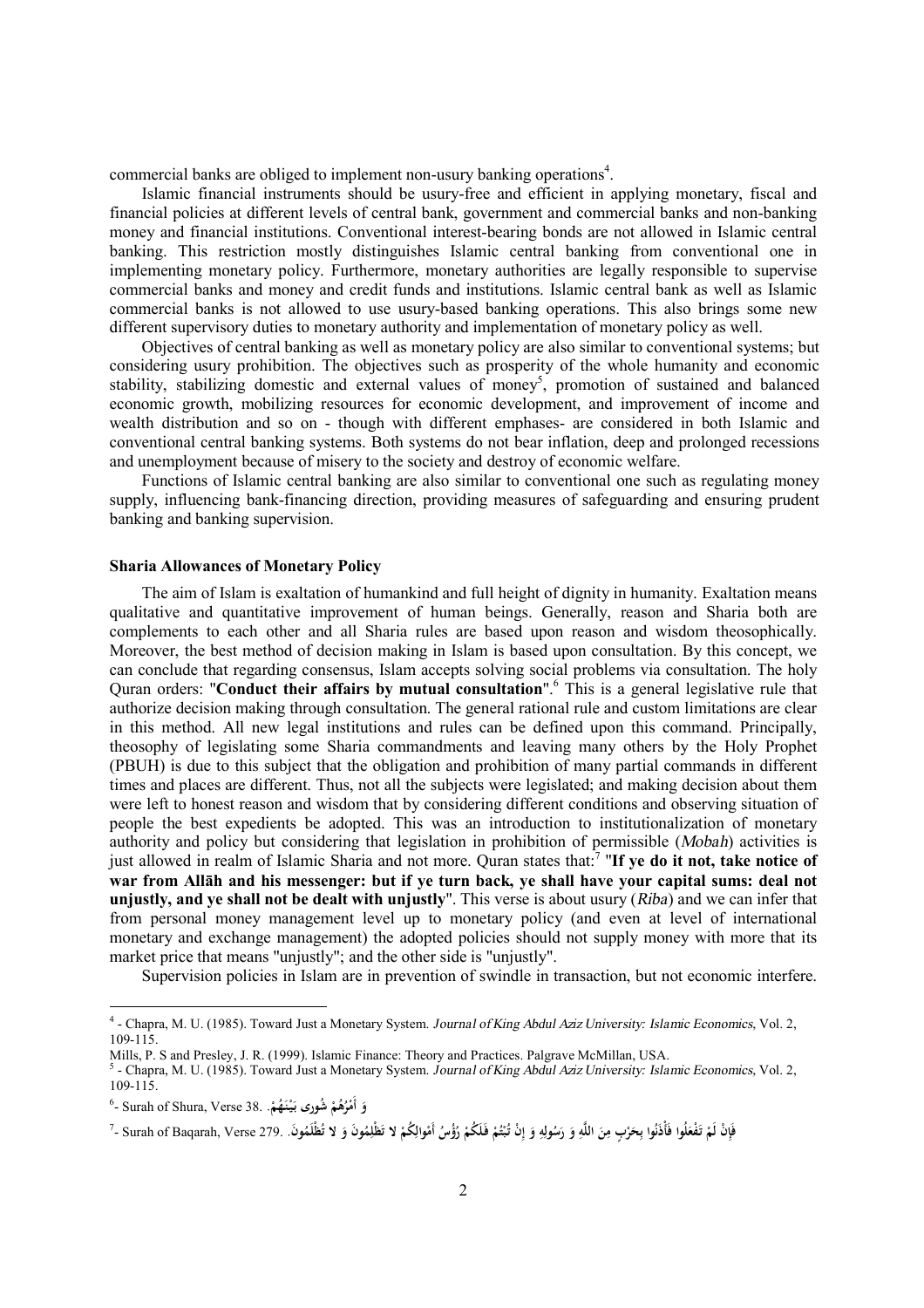This also determines supervision responsibility and neutrality of monetary authority. In present western economies, such as United States, the Federal Reserve System is a private corporation that its major stockholders are American bankers (often from three major banking families). However, the Federal Reserve Act<sup>8</sup> forces neutrality but actually absolute neutrality is a matter of debate in United States monetary system.

#### **Money, Interest and Economic Fluctuation**

Liquidity has two equivalent definitions as sum of money and quasi money (in sources side) or sum of net domestic and foreign assets (in uses side) of consolidated (debit-credit) account of banking system. Increase of government fiscal deficit and commercial banks credits leads to increase of net domestic assets of banking system; while balance of payment surplus increases net foreign assets. Both of these expand money and managing them is a task of monetary policy to ensure that money growth satisfies economic needs. Government fiscal deficit increases liquidity in economy, and could lead to increase in prices and continue to lower the purchasing power of government budget in next period and new fiscal deficits and increases of money supply again and thus contributes to inflationary process. Treasury bill is an effective instrument, which makes the government capable to borrow from the economy. Central bank conducts monetary policy by transaction of T-bills, and facilitates government fiscal policy and manages the circulating money. Because of existence of interest rate in treasury bills, they are not legitimate from Sharia point of view in Islamic banking, and practically, application of this instrument is forbidden by Islamic law. Thus, in absence of interest rate, government borrowing is not simply done especially from private sector. Moreover, not all public projects are financeable through regular financing procedures. This is the main trouble of Islamic monetary policy in action. It is argued that then how will government budget deficits be financed? The raw answer to this question lies in minimizing wasteful public and private spending to reduce demand for credit, and restructuring the entire financial system to meet the genuine funding needs of public sector in light of Islamic teachings.<sup>9</sup> The notions though seem interesting but are not actually operational.

Balance of payments surplus as a source of money expansion depends to many domestic and international economic behaviors such as current and capital accounts balances and exchange rates that its monetized value has its own effects on net foreign assets of banking system.

Money market bifurcates bank's behavior into two markets namely saving-deposit and investmentcredit markets in line of the studies of Bidabad<sup>10</sup> (2004, 2010). In one hand, demand of bank for deposits intersects supply of deposits (saving schedule) and fixes deposit interest rate. On the other side, bank creates another market by supplying credit funds that intersects demand for credit (investment schedule) and fixes loan interest rate. In view of this, bank stands between two markets of supply and demand of money funds in money market.

In case that consumption increases, supply of bank deposits (saving) will fall. As a result, there will be an increase in deposit interest rate. The increase in deposit interest rate cannot instantly increase loans interest rates, because loan contracts have been fixed for a longer period, and bank has to wait until contracted maturity to increase the loan interest rate. Therefore, bank will face loss during this period and thereafter in the next period; it will be compensated by increasing loan interest rate by a time lag. This lag, from economic point of view creates a special dynamic relationship between supply and demand for

<http://www.bidabad.com/doc/reba-en.pdf>

 $\overline{a}$ 

<sup>&</sup>lt;sup>8</sup> Federal Reserve Act, December 23, 1913. http://www.llsdc.org/attachments/files/105/FRA-LH-PL63-43.pdf

<sup>9</sup> Chapra, M. U. (1983). Monetary Policy In An Islamic Economy. In Ziauddin Ahmad, et al (eds.), *Money and Banking in*  Islam, Islamabad: Institute of Policy Studies, pp. 27-68.<br><sup>10</sup>- Bidabad, Bijan, Economic-juristic analysis of usury in consumption and investment loans and contemporary jurisprudence

shortages in exploring legislator commandments. Proceeding of the 2<sup>nd</sup> International Islamic Banking Conference. Monash University of Malaysia. 9-10 September 2004. Reprinted in: National Interest, Journal of the Center for Strategic Research, Vol. 2, No. 1, winter 2006, pp. 72-90. Tehran, Iran.

Bidabad, Bijan (2010) Stabilizing Business Cycles by Profit and Loss Sharing Banking System and Ethic Economics. <http://bidabad.com/doc/pls-business-cycles.pdf>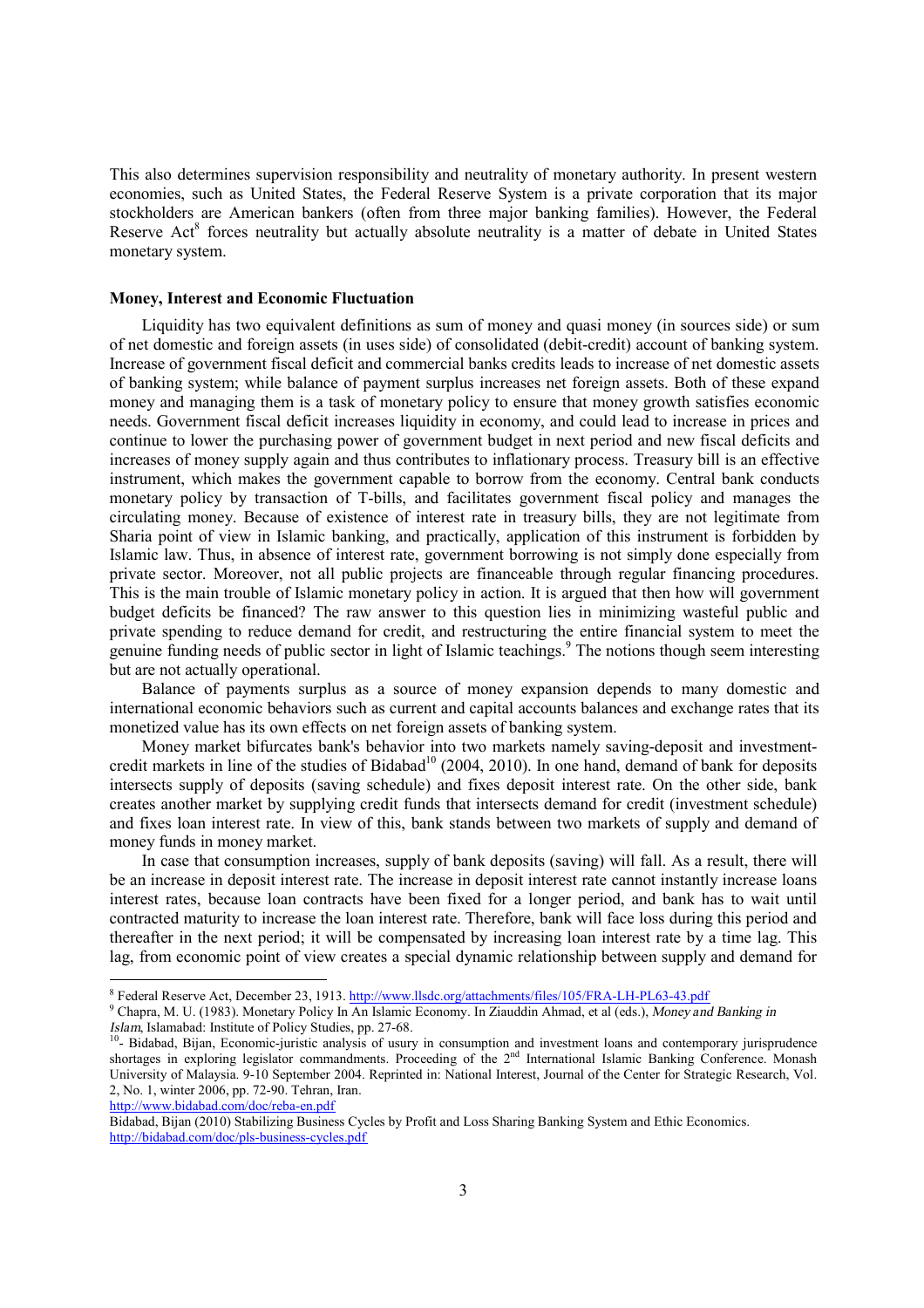money. Bidabad (2004, 2010) mathematically show that because of this lag, the relationship between these two variables (supply and demand for money) is a second order difference equation that is able to create economic cycles. In other words, fluctuation of real economy is induced by fluctuations in money market. The most important effect of elimination of interest rate (as it is raised by Islamic banking) is to bridge investment and saving through rate of return in real economy.

This subject is double important to Islamic monetary policy in both subjects of stabilization policy and open market operations on non-usury valuable papers and bonds.

#### **Monetary Instruments and Islamic Considerations**

Monetary authorities use different instruments, which can be generally classified into three groups of quantitative, qualitative and prudential instruments. Usually, quantitative monetary instruments change money supply through monetary expansion mechanism. This mechanism practically creates money through depositing money in banks and banks' loans. Qualitative instruments are directive monetary arrangements in distribution and allocation of loans and credits within different economic sectors. Interest rate locates at central core of all these instruments. Prudential instruments are those measures that are used to ensure well-functioning of commercial banks.

*Open market operation* is one of the most important quantitative instruments. In this way, monetary authority buys or sells bonds and valuable papers and change the amount of high powered money in economy. In a capitalist monetary system, transaction of these papers is based upon variable interest rates and involves usury, and cannot be used in the interest-free or Islamic banking systems. The problem remains as a matter of debate if central bank buys and sells private securities and corporations' equities.<sup>11</sup> In this case, open market operations actually distort relative values of private sector's assets. If central bank purchases and sells stocks of public sector corporations, just distorts relative prices and advantageous of public enterprises; but purchase and sell of private sector equities are highly questionable and affects private shareholders benefits of transacted and non-transacted entities and may also involve corruption. $<sup>1</sup>$ </sup>

*Discount window* is an instrument in which commercial banks can sell some of their financial papers at discounted rates to central bank to solve their liquidity needs. By changing this rate, central bank can affect the banks' volume of free resources and their credit capabilities accordingly. This instrument is very helpful when banks need loan to get enough liquidity. This method uses interest rate, hence cannot be used in Islamic banking system.

Monetary authorities sometimes force the banks to keep a certain percentage of their assets in form of bonds. The purpose of this *reserve requirement* policy is to prevent money expansion through reduction of free reserves of banks.

*Legal reserve rate* is known as credit brake, is another quantitative monetary instrument. It has many capabilities in harnessing banking credits. This rate has a vast range of effects on controlling bank's credits through controlling monetary expansion mechanism. With this rate, a non-interest-bearing obligation is applied to banks. Slight increase of this rate is costly for banks, since, it blocks some of their resources in central bank.

Obligations to *keep shares of assets in bonds*, is another quantitative instrument that central bank forces commercial banks to keep a certain percentage of their asset in form of bonds. The purpose of this policy is to prevent monetary expansion through reduction of free reserves of commercial banks.

*Credit rationing* and *credit ceiling* are more popular monetary instruments in developing countries; because of their undeveloped financial infrastructures. Credit ceiling is allotted to each sector and to each bank. This instrument is inefficient economically and from resources allocation viewpoint. It can be used

<sup>11</sup> Khan, M. Akram (1982) Inflation and the Islamic Economy: A Closed Economy Model, in M. Ariff (ed.), *Monetary and Fiscal Economics of Islam*. Jeddah: International Centre for Research in Islamic Economics.

Siddiqi, M. Nejatullah (1982) Islamic Approaches to Money, Banking and Monetary Policy: A Review, in M. Ariff (ed.),

*Monetary and Fiscal Economics of Islam*. Jeddah: International Centre for Research in Islamic Economics.

<sup>&</sup>lt;sup>12</sup> Chapra, M.U. (1996), Monetary management in an Islamic economy, Islamic Economic Studies, Vol. 4, No. 1, December.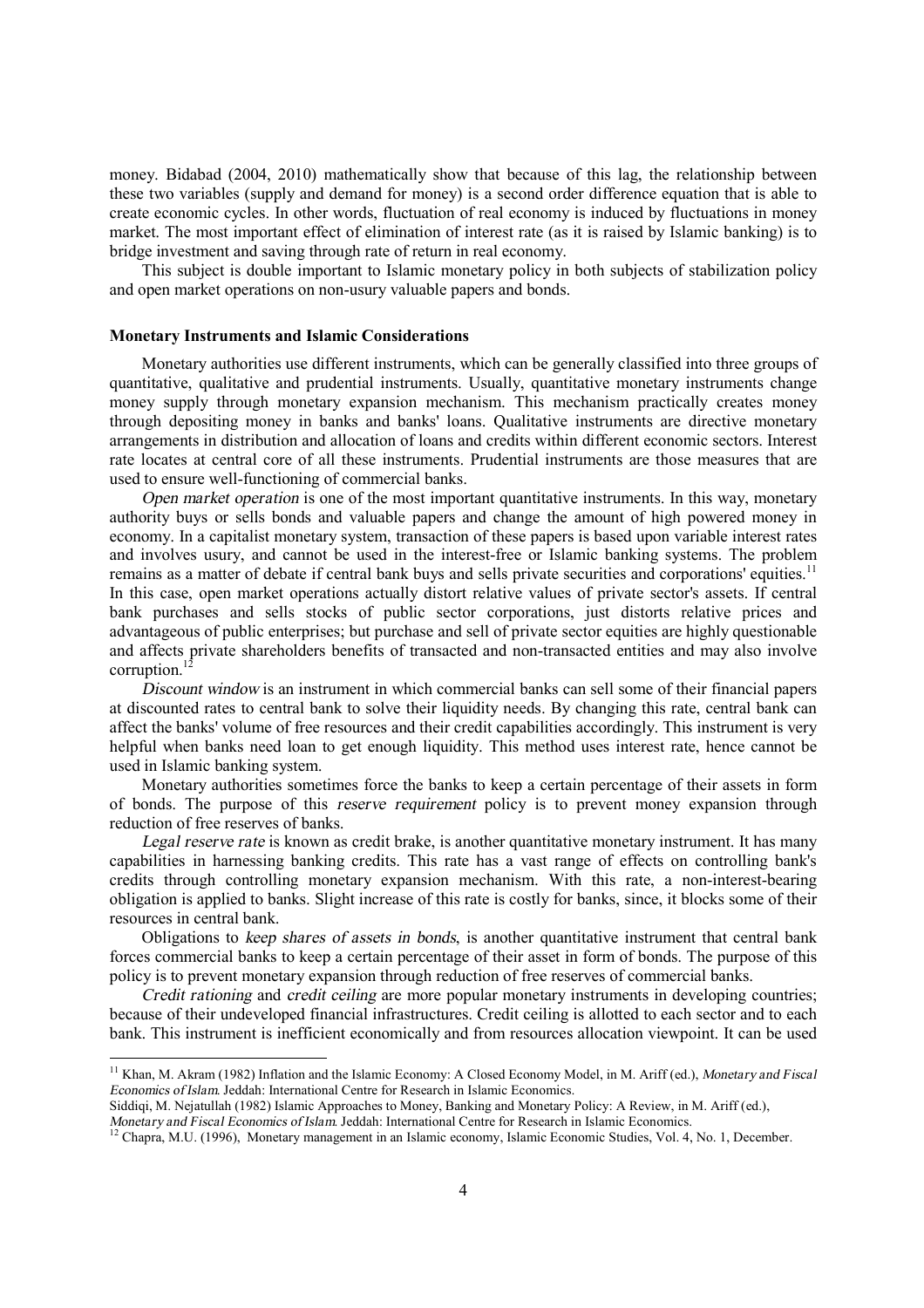in Islamic monetary policy. However, issue of penalty of nonconforming bank remains unsolved.

Qualitative instruments practically direct banks' credits and restrict or divert the banks' financing through limiting or encouraging credits to desired sectors. Banks *credit provision limits*, *credit ceilings*, defining the *method of allocation of deposit funds*, *value-oriented allocation of credit*, *selective credit control*, *margin requirements*, *maximum and minimum interest rates* are considered as qualitative instruments. *Lender of last resort* refers to the loans provided to face liquidity crises through interest-free loans with or without service charge. Generally, qualitative instruments do not have necessary capabilities to help monetary authorities reaching goals efficiently.

Prudential instruments as stated before are the measures for secure banking. *Minimum capital requirements*, *maximum exposure restrictions*, *mandatory appropriation of profits* and *moral suasion* are of prudential measures.

Specific interest-free instruments are also considered for Islamic monetary policy. In this context, *profit sharing ratio* is used as a signaling device as interest rate, but it is not desirable and even Shariacompliant that central bank interferes in private contracts of trader partners. Profit sharing ratio can influence demand and supply of money. *Refinance ratio* and *lending ratio* are in opposite direction of *cash reserve ratio*. Contractionary monetary policy requires lower refinance ratio and changes in lending ratios would increase policy effectiveness. *Public share of demand deposits* instrument is used to divert some part of demand deposits to public treasury enabling to finance socially beneficial projects. *Value oriented allocation of credit*, *interest-free loan (qarzul hasanah) ratio*, *maximum and minimum markup ratios* are other instrument in this class.

In view of the above discussions, it should be mentioned here that the monetary instruments of conventional banking system could not help a central bank for controlling liquidity in an Islamic economy; because the most important monetary instrument, which is open market operations, is not applicable. Therefore, there is a need to innovate appropriate monetary instruments suitable for usury-free conditions. As a conclusion, to revive Islamic monetary policy, we should provide necessary replacement for conventional bonds and treasury bills to activate non-usury open market operations; that is some public equity-based instrument.

#### **Financial Papers**

Islamic financial activities based on Islamic faith must stay within the limits of Islamic law in all actions and deeds. To conduct Islamic monetary policy, innovative Sharia complied financial instruments are necessary. This shortage exists in countries such as Sudan and Iran that eliminated the conventional banking system and substituted it with a non-usury one, and others countries, such as Bangladesh, Brunei, Indonesia, Jordan, Kuwait, Malaysia and the United Arab Emirates that partially use non-usury operations. In this regard, Brunei, Indonesia, Malaysia, Sudan and UAE have already launched some Islamic monetary instruments such as sukuk as a first step in this direction. However, these instruments are controversial among Islamic scholars and majority of them believe that such contracts are not Sharia compliant.<sup>13</sup>

The main Islamic constraint of prevailed bonds or papers in Islamic countries is due to necessity of having a real project or asset counterpart in real sector. From a conventional viewpoint, contractionary/expansionary monetary policies may not directly link to real projects or business activities.<sup>14</sup> For instance, contractionary monetary policy is done by selling government bonds by central bank as monetary instruments, which does not need to have a counterpart or asset backed in real sector. This contradiction is one of the main constraints of applying Islamic instruments in an interest-free central banking system. Another solution to this problem is based upon interest-free swaps of funds.

Various bonds, notes, bills etc. are debt securities that people buy them and lend their funds to issuer

<sup>13</sup> Mansoori, M. T. (2010), *Fiqh Regulations on Finance and Business Transaction*, Ulil Alba Institute, Pasca Sarjana Universitas Ibn Khaldun, Bogor, Indonesia.

<sup>14</sup> Rabin, A. A. (2004). *Monetary Theory*, Edward Elgar Publishing, Massachusetts, USA.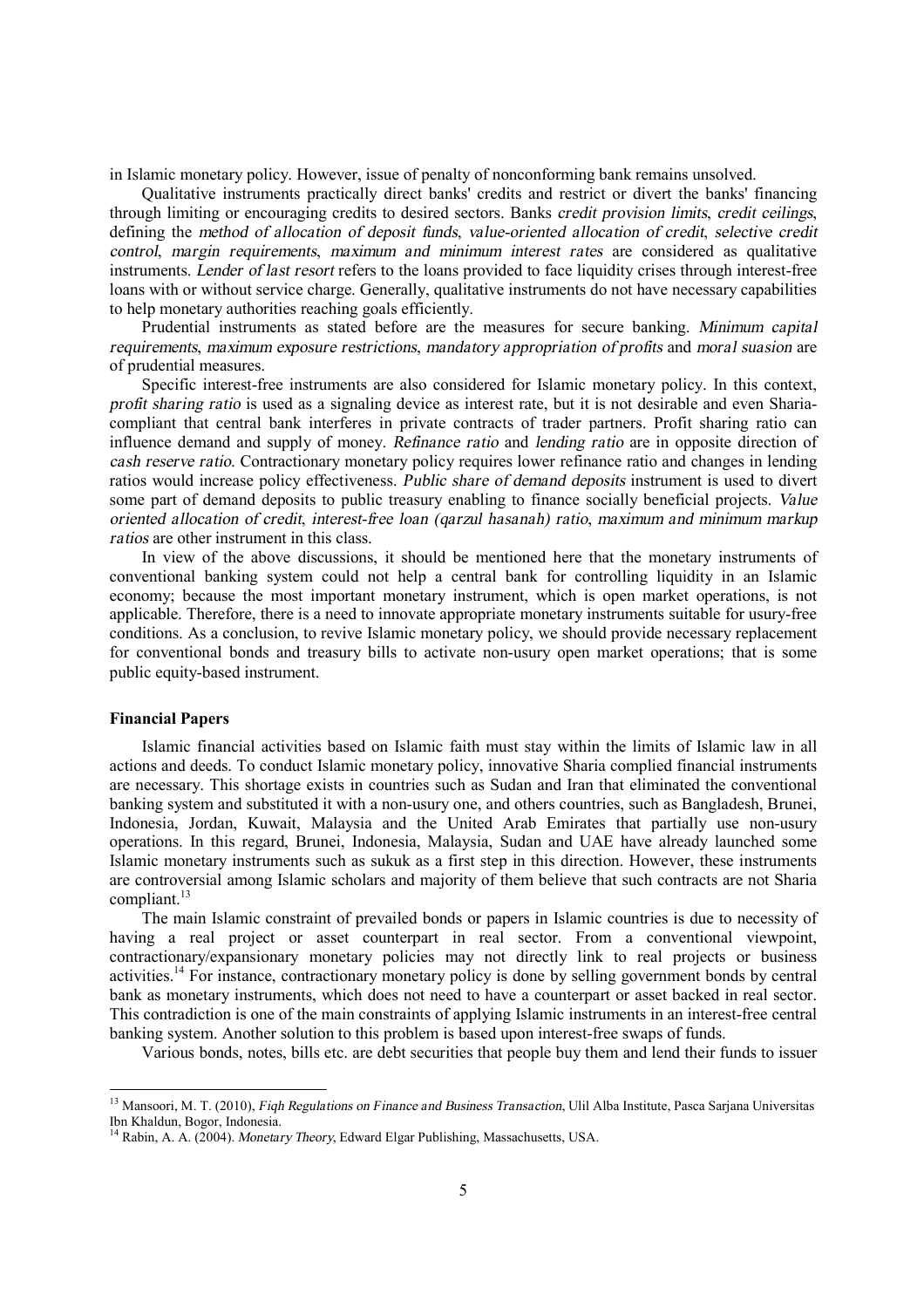and issuer is committed to pay principal and interest back at maturity. Usually bonds are guaranteed by issuer, government or government affiliated organizations, or they are asset-backed securities so that some assets such as credit cards or payable loans cover the papers. Mortgage-Backed Securities, Collateralized Mortgage Obligations (CMO), and Collateralized Debt Obligation (CDO) are kinds of these securities. These papers include government bonds, municipal securities, corporate securities, asset or mortgage backed securities, government affiliated organizations securities, foreign government securities, and supranational securities. Securities issued by government are treasury bills, treasury notes, treasury bonds or perpetual bonds that are similar in financial structure but differ just in the interest rates. All of them might be sold before maturity by reduced prices. Their maturities are from few days to 30 years and some of them are even perpetual or take several decades. Banker acceptance papers, commercial papers and deposit certificates are also various kinds of bonds used for short-term financing. Bonds might be issued in fixed-rate, floating rate, reference-rate (usually LIBOR or EUBOR) or zero– coupon. Interest Only (IO) and Principal Only (PO) might also be transacted in separate. In inflation-Linked (indexed) bonds, the nominal yield is adjusted by inflation rate (Treasury Inflation Protected Security "TIPS"). Some notes are linked to stocks, financial or GNP indices (Equity-Linked Notes). Bearer or anonym bonds are in opposition to registered bonds in which only the owner can claim the debt. Some bonds do not even have a written paper certificate (Book-Entry Bond). We can also mention Lottery Bonds, War Bonds, Serial Bonds, Revenue Bonds, and Climate Bonds as other kinds of bonds.

Callable Bonds allow the issuer to call the holders and buyback the bonds before maturity. Accordingly, in case of decreasing interest rates, the issuer can prevent losses by buying back and obtain cheaper loan. Opposing to this kind of bond is Puttable Bond (Put Bond or Retractable Bond) allow the holder to apply them to issuer and sell them back before maturity. Some bonds are both puttable and callable. The prices of these bonds are calculated by deducting call option or put option prices from the straight bond price.

Subordinated Bonds have the lowest right in liquidation when the issuer becomes bankrupt; at first, other bond's tranches (Senior Bonds) will be settled and the remainder will be paid to Subordinated Bonds. Therefore, they have higher risk rate in comparison with other bonds.

Financial papers are generally classified into Negotiable and Non-negotiable classes. Private debt securities (PDS) are those negotiable and non-negotiable papers that are issued by corporations and the issuer is bounded to pay the profit periodically and the principle at maturity to paper holder. On the other hand, private debt papers can be classified into two main groups of equity-linked debt securities and nonequity-linked securities. The first papers are transformable to issuer's company shares and their holders can be regarded as company shareholders, while the second group cannot be transformed into shares and the issuer can raise short, medium and long terms financing by these debt papers. These papers can also be transacted in secondary market.

Interest-free securities have become increasingly popular over the last decade, both as means of rising government finance through sovereign issues, and as a way for corporate entities to obtain fund through corporate *sukuk*. In 2000, there were only three *sukuk*-type bonds worth \$0.3 billion. In 2004 there were 64 issues worth almost \$7 billion, and in 2007 the figure exceeded \$90 billion with more than 119 issues.<sup>15</sup> It is assessed that the advantage of *sukuk* is that it is compliant with Sharia<sup>16</sup> though many others do not agree.<sup>17</sup>

Debt purchase and substance purchase in non-usury transaction of debt-based financial papers are controversial to be based for innovating Islamic monetary instruments. Despite of jurisprudents' view that believe transaction of debt-based papers is reba, these transactions are conducted in forms of *Murabaha*, Partnership, and Ijarah (rent) contracts.

<sup>15</sup> Moody's (2007). Focus on the Middle East. *Inside Moody's*, Winter, p. 4.

Moody's (2008). Focus on the Middle East. *Inside Moody's*, Winter, p. 4.

<sup>16</sup> Wilson, R. (2008). Innovative in the Structuring of Islamic sukuk securities. *Humanomics*, Vol. 24 (3), 170-181.

<sup>17</sup> Mansoori, M. T. (2010), *Fiqh Regulations on Finance and Business Transaction*, Ulil Alba Institute, Pasca Sarjana Universitas Ibn Khaldun, Bogor, Indonesia.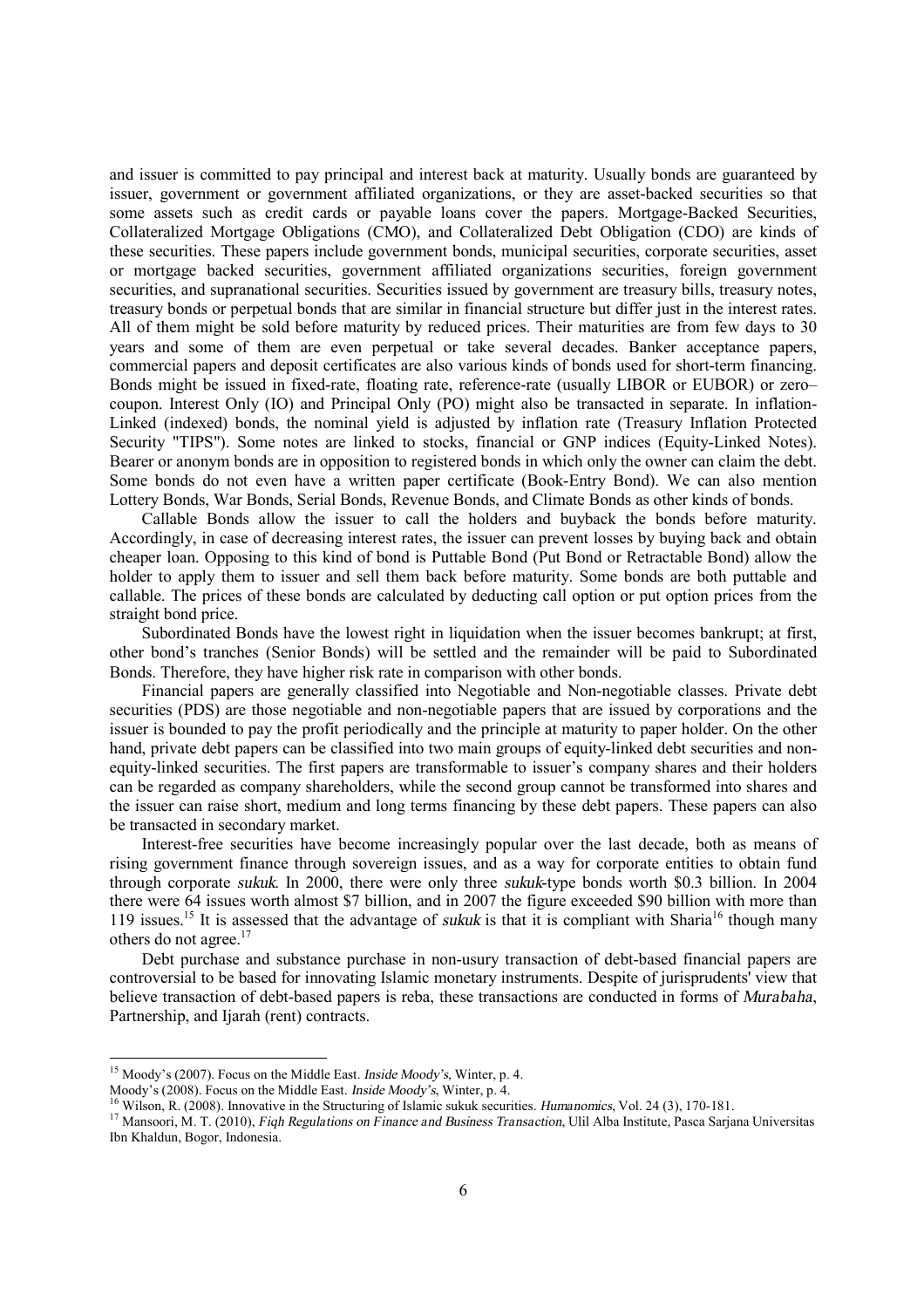Purchase of substance is a contract<sup>18</sup> in which in first case, seller sells a good to buyer at a certain price on credit terms; and then the buyer sells the same good at lower price to the seller in cash. In second case, a third party enters into transaction. The primary seller sells the good at a certain price to buyer by credit. Then the buyer sells the good to the third person at a lower price but in cash. Then the third person sells the good to the original seller at the same price in cash and pays his debt to the first buyer. Hanafi and Shafei jurisprudents have different views about this type of transaction. Some of them approve it in the case of existing a third person and some approve it as detestable (*Makrouh*) in absent of a third person but agree that transaction pillars are fulfilled<sup>19</sup>. Hanbali and Maliki jurisprudents disapprove this kind of contracts and believe that they are not Sharia compliant<sup>20</sup>. As it is clear, in both cases, they only appear to be different and regarding the purpose<sup>21</sup> of this transaction, they are kinds of Sharia tricks. Moreover, debt is the obligation of paying money or peer, in other words, selling debt to the third person is called debt purchase.<sup>22</sup> Debt purchase may be in cash or credit. In credit case, the debt is again sold in credit, which is not right from Sharia scholars' viewpoints and is regarded as transaction of debt-by-debt<sup>23</sup>. In cash case, selling debt to third person in cash is not accepted by some Sharia scholars; Shafei scholars confirm it, while Maliki scholars conditionally accept<sup>24</sup>. Debt-based securities are divided into two groups of Coupon Bond<sup>25</sup> and Zero Coupon Bond<sup>26</sup> securities.

Because of Reba-based form of Islamic Zero Coupon Bonds, transaction of these debt-based papers at lower price than face value, regardless of not receiving any interest until maturity, has no application in usury-free central banking. On the other hand, although Islamic Zero Coupon Bonds observe transaction pillars and using debt and substance purchases contracts, their transactions are not Sharia-compliant, because of using tricks to pretend to comply with Sharia.

Mortgage Backed Securities (MBS) were used by selling mortgage loans for the first time in United States in 1938 and Islamic banks interested to apply it. American government appointed a governmental organization to buy housing loans and resale them to investors. In Iran, the prudential regulations of transforming mortgage claims into securities were passed by Credit Committee of Central Bank in 1998 and were confirmed by Higher Council of Stock Exchange in 1999<sup>27</sup>. In these securities, the principle and profit of papers should be guaranteed by legal entities. By considering the guaranteed profit (interest) of these papers, they have skepticism of Reba and are not usable in a true interest-free banking system.<sup>28</sup>

In order to use appropriate monetary instrument and policy that are mostly based upon transaction of

<sup>27</sup> - <http://www.econews.ir/fa/NewsContent.aspx?id=108111><br><sup>28</sup> - See: <u>http://banki.ir/akhbar/205-gozaresh/1446-markazi3</u>

<sup>&</sup>lt;sup>18</sup> - Wahbah al-Zuhayli, Al-Fiqh al-Islami wa Adillatuh, 3<sup>rd</sup> ed., Vol. 4, Damascus: Daral-Fikr, P. 466; Muhammad Wafa, Abraz, suwar al-buyu al-fasidah, Egypt, 1984, P. 40.

<sup>&</sup>lt;sup>19</sup> - Including transaction contract, good and enumeration (money) and two parties of transactions.

<sup>20</sup> - Wahbah al- Zuhayli, Vol. 4, P. 468; AI-Mausu'at al-fiqhiyyah, Vol. 9, P. 96.

<sup>&</sup>lt;sup>21</sup> - All contracts are due to the intents.

 $^{22}$  - The first Islamic Private Debt Security (IPDS) was issued in form of "advance purchase loan" (Salaf) contract in Malaysia in 1990 for a multinational company. A group of financers bought the securities in form of some assets and sold them at higher prices including cost and profit margins to the issuer of securities. This transaction is a debt purchase contract.<br><sup>23</sup> Webbah al Zubayli, Baylal dayn fi al dhar'lat al Islaminyah, B 23. - Wahbah al-Zuhayli, Bay' al-dayn.fi al-dhart'at al-Islamiyyah, P 23.

<sup>&</sup>lt;sup>24</sup> - Al-Sadiq Abd al-Rahman al-Gharyani, Al-Muamalat Ahkam wa\_Adillah, 2<sup>nd</sup> ed., 1992, PP. 190; M. Tawfiq Ramadan al-Buti, Al-Buyu al-Shaiah wa athar dawabit al-mabi ala shariyyatiha, Beirut: Dar al-Fikr al-Muasir, 1998, PP. 370-378.

 $^{25}$  - Islamic Coupon Bond: Coupon defines the profit share of the debt-based paper issued based on Murabahah Notes Issuance Facilities (MuNif) and future (Al-Bai Bithaman Ajil: ABBA) contracts. The holders of these papers receive fixed profit every six months from the issuance time to maturity. At the first stage, the establisher sells the asset to the issuer SPV (Special Purpose Vehicle) of the papers based on substance purchase contract, and in the second stage, the issuer publishes the papers (primary and secondary including principle and profit) under trustee supervision. In the third stage, papers will be sold to investors according to debt purchase contract. These papers can be transacted in secondary market.

Muhammad Arham, Islamic perspectives on marketing, Journal of Islamic Marketing Vol.: 1 Issue: 2, 2010.

 $^{26}$  - Islamic Zero Coupon Bond: Zero coupon papers with fixed yield were introduced in 1982. These papers had no profit coupons from issuance time to maturity. Instead, investors and buyers of the papers receive principle and interest at maturity. These papers are sold to buyers at lower price than their face value, and are bought back by issuer at face value. Interest rate is used in discounting the face value of the papers at purchase time, but no profit is paid until maturity. These papers are based upon debt purchase contract; and are not legitimate beside some jurisprudents, and are assimilated to use Sharia trick.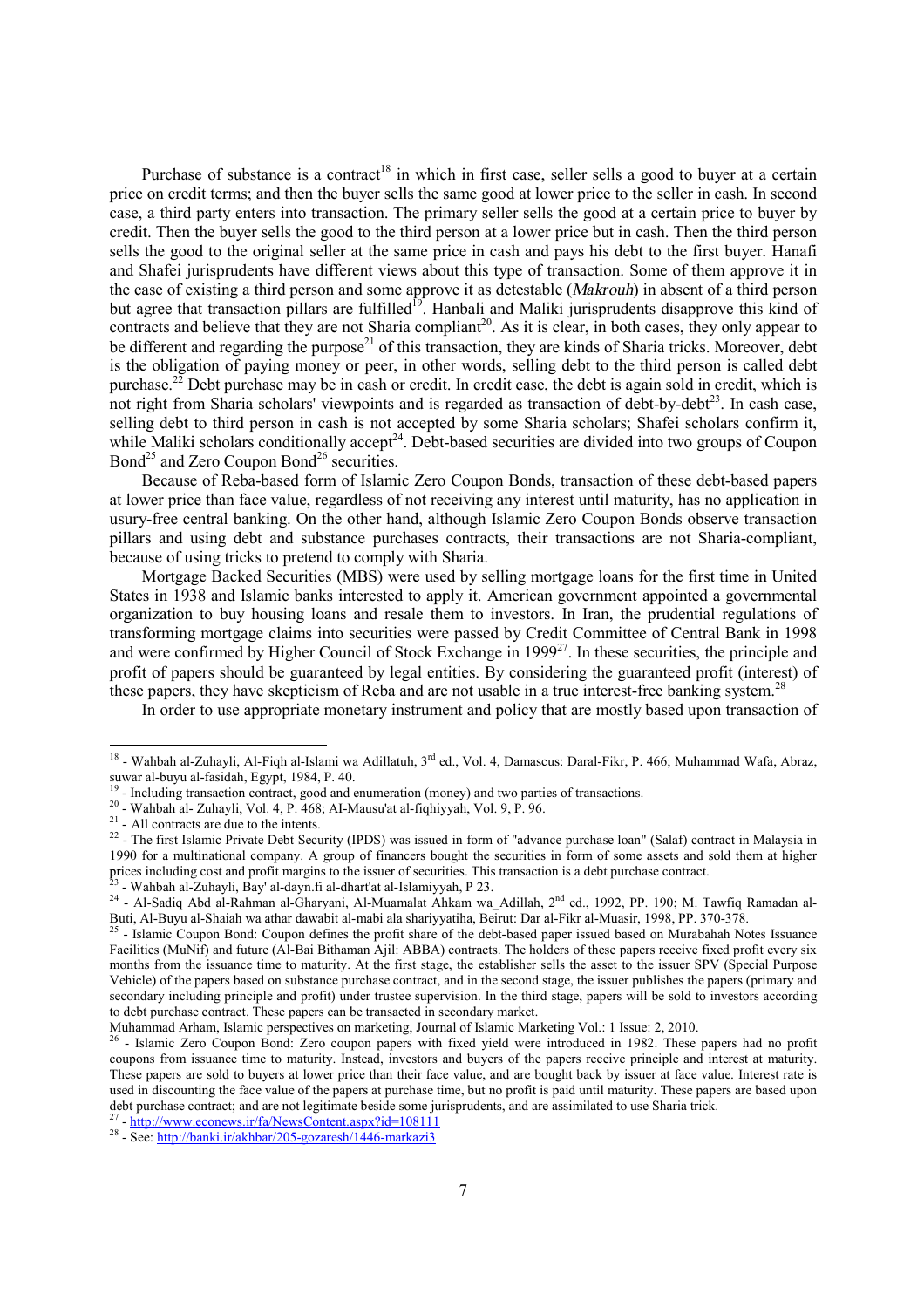bonds, we need true Islamic financial innovations, which in addition to comply with Sharia, could be efficient. Rastin Swap Bonds (RSBs) were defined to remove this shortage. RSBs can be used as Islamic monetary, fiscal and financial instruments in Islamic banking at different levels of central banking, commercial banking, treasury and commercial entities in conventional banking system as well as Islamic system.<sup>29</sup> Furthermore, these bonds may be issued in domestic money and foreign currency as well. This instrument is defined in Rastin Banking System<sup>30</sup> in Iran.

## **Rastin Swap Bonds (RSBs)**

Rastin Swap Bond is a financial paper that observes the right for the lender to borrow an equal amount to his lending from the borrower. The lender can sell his paper in market at market price. In this bond, no interest rate is determined, but the market price of bond is determined at each transaction in the market and thus the return of bond is not fixed and not predetermined.

Four types of Rastin Swap Bonds are: (i) Central Bank RSB to be issued by central bank, (ii) Bank RSB to be issued by commercial banks, and money and credit institutions supervised by central bank, (iii) Treasury RSB to be issued by government treasury, and (iv) Commercial RSB to be issued by private or corporate entities through an agent bank. All these bonds are issued by the new exchange (*Mubadalah*)  $control<sup>31</sup>$  defined in Rastin Banking.

Financial structure of Rastin Swap Bonds is substantially different from conventional bonds and bills. In RSBs, while there is no interest, the funds will be offered to other party in form of "debt equal to future loan", or "loan equal to future debt" with "time-drawing right". This also differentiates RSBs from conventional bonds, as the latter are interest-bearing securities, whereas RSBs are basically, non-interestbearing financial investment certificates and with ownership claims. Similar to conventional debt securities, RSBs may be issued for a fixed period. The period variation is due to specific rules.

Each type of RSBs can be transacted in secondary market but the transactions are permitted for different groups of seller and buyers (central bank, commercial banks, treasury and public) for specific types of RSBs. RSBs pricing will be formed on a base of demand for and supply of money rather than fixed interest rate for fixed period. The interest rate of RSBs is zero but the return is not fixed due to market bonds' prices changes. Thus, interest rate rigidity is vanished and when the economy goes toward the recession, price (return) of RSBs become lower and reduces the cost of using money resources; and vice versa for the case of going toward prosperity. That is, RSBs has a built-in automatic adjustment mechanism, which stabilizes the economy. In other world, we can say that RSBs prices will be commensurate to capital return of real economy.

Rastin Swap Bonds are issued under certain conditions with a face value. Accordingly, by buying \$A bonds with maturity of N months, the buyer will have the right to obtain \$A interest-free loan for a period of N months from the issuer of bonds. The buyer and seller will agree on fixing combinations of \$A and N months so that the buyer can choose smaller, equal or larger than one ratios from \$A in proportion with N months in such a way that the result of the amount of money multiplied by time, be equal to  $A \times N$ . For example, buyer instead of A Dollars, can borrow  $A/2$  Dollars for 2N months at the N<sup>th</sup> month, or \$A/3 for 3N months at the  $N<sup>th</sup>$  month. Where, in all cases the result will be equal to  $A \times N$ . That is:

<sup>&</sup>lt;sup>29</sup> - Bidabad, Bijan, Abul Hassan, Mohamed Sami Ben Ali, Mahmoud Allahyarifard (2011), Interest-Free Bonds and Central Banking Monetary Instruments, International Journal of Economics and Finance, Vol. 3, No.3; August.

<sup>30</sup> Rastin Banking has been compiled not to only eliminate *Riba*, but also to institutionalize various teachings of justice and Islamic ethics in banking activities. Good points of Rastin Banking in all fields of banking, financial, economic, ethical, social and international activities are so expanded that it can be regarded as a base to improve banking structure. This system has been partially installed in Bank Melli Iran; and is going to become a dominant prevalent banking system in Iran. Persian and English documents of Rastin Banking including detailed explanation of this banking method are accessible through <http://www.bidabad.com> in full texts in Persian and English languages. "Draft of Rastin Banking Bill" and its "Operational Bylaw of Rastin Banking" are also accessible through the cited link.

<sup>&</sup>lt;sup>31</sup> In exchange (*Mubadalah*) contract, one person (*Mobadil*) (exchanger) undertakes to give the ownership of a certain asset (*Badal*)/(exchanged asset) to the other party (*Motabadil*)/(one who receives the exchanged asset) for a defined period; and the other person also undertakes to give the ownership of same amount (*Mobaddal*) to the first person (*Mobadil*) for equal period.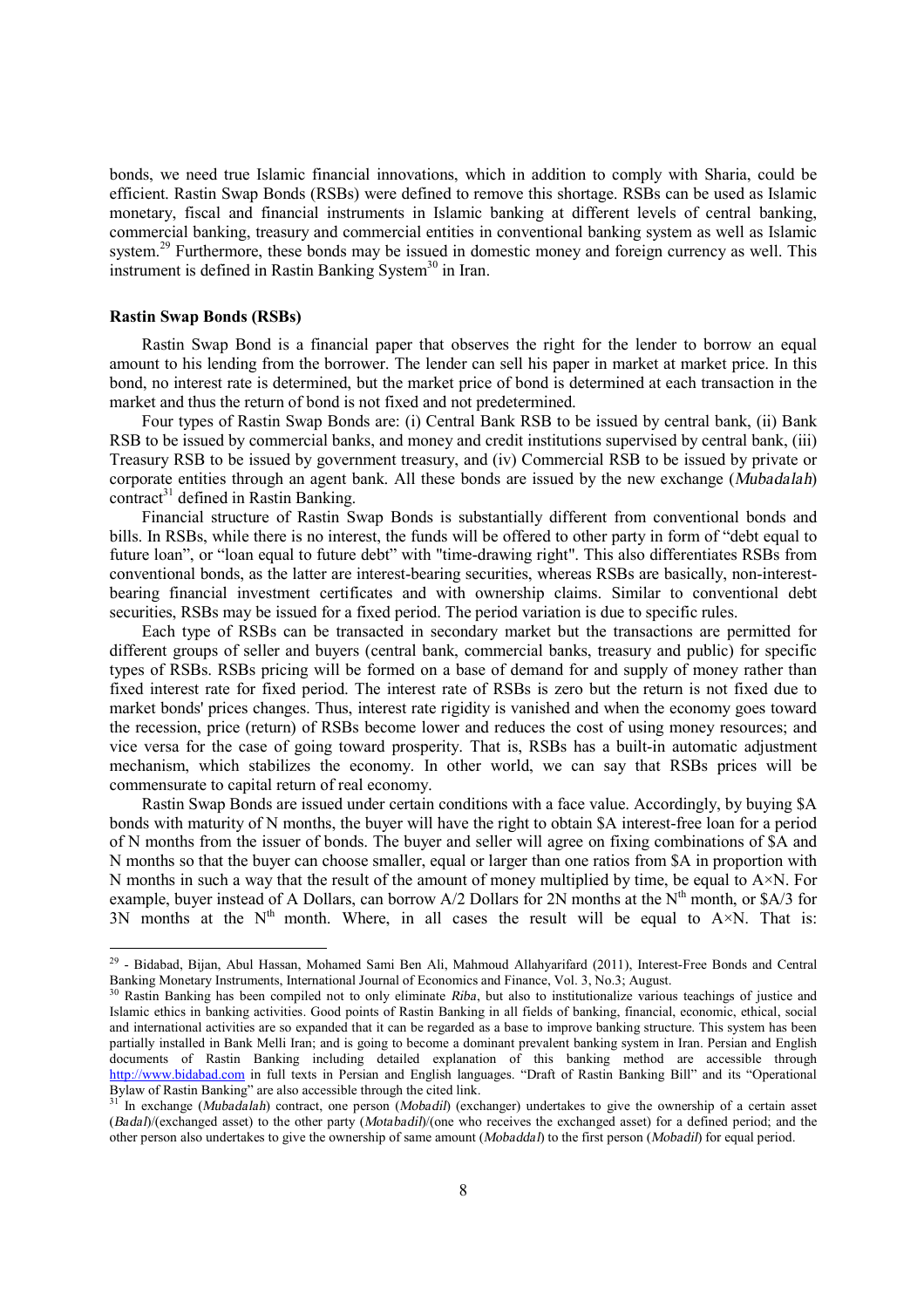$(A/2)\times(2N)=(A/3)\times(3N)=A\times N$  or generally speaking, instead of \$A, we will receive \$A/k for k×N months after the N months. The parameter k can be agreed mutually by the parties, or offered by the buyer. This procedure is depicted by figure 1.

Generally, RSBs have two periods and two maturity dates. The first period is equal to N months from the selling time to first maturity, and the second period is from the first maturity date (N) until the payback date of funds (kN+N) or second maturity date. The first maturity is when the seller of papers is obliged to provide the loan equal to A dollars for N months, or A/k dollars for kN months to the buyer. Therefore, the first maturity occurs at the end of N months. The second maturity is the end of contract when the seller will receive back his funds after kN+N months after selling time.



Figure 1. Two-Phases Maturity of Rastin Swap Bonds

The buyers are limited to buy specific types of RSBs. (i) If the issuer is treasury (Treasury RSB), then the buyer is central bank. (ii) If the issuer is central bank (Central Bank RSB), then the buyers are government, banks and those financial institutes who have prudential and legal reserves beside central bank. Since banks have prudential and legal reserves at central bank, they will not face loan defaults. (iii) If the issuers are commercial banks and financial institutes (Bank RSB), then the buyers are central bank, treasury, other banks and financial institutes. (iv) If an agent bank is issuer (Commercial RSB), then all people, banks, entities and government can buy the RSB. Accordingly, they can transact RSBs in secondary market.

For the first three types of RSBs there is no need for extra collaterals due to the existing legal arrangements; but Commercial Rastin Swap Bonds need appropriate mechanism to be arranged to decrease default probability to zero. For this reason, the seller provides a (first) guarantee equal to the face value of bonds at the time of issuance and surrenders it to buyers. At the end of the first period, the buyer will be obliged to surrender the same bank guarantee to seller of bonds. After returning the funds back from the seller to buyer – at the end of the first period – the first guarantee is canceled. Another (second) guarantee is to be issued again for the second part of borrowing. At the end of the second period –after returning the funds back from buyer to seller – the second guarantee will also be cancelled. All these operations are done through an agent bank.

## **Rastin Foreign Exchange Swap Bonds**

Similar to RSBs in domestic money, foreign exchange nominated RSBs can also be issued. The only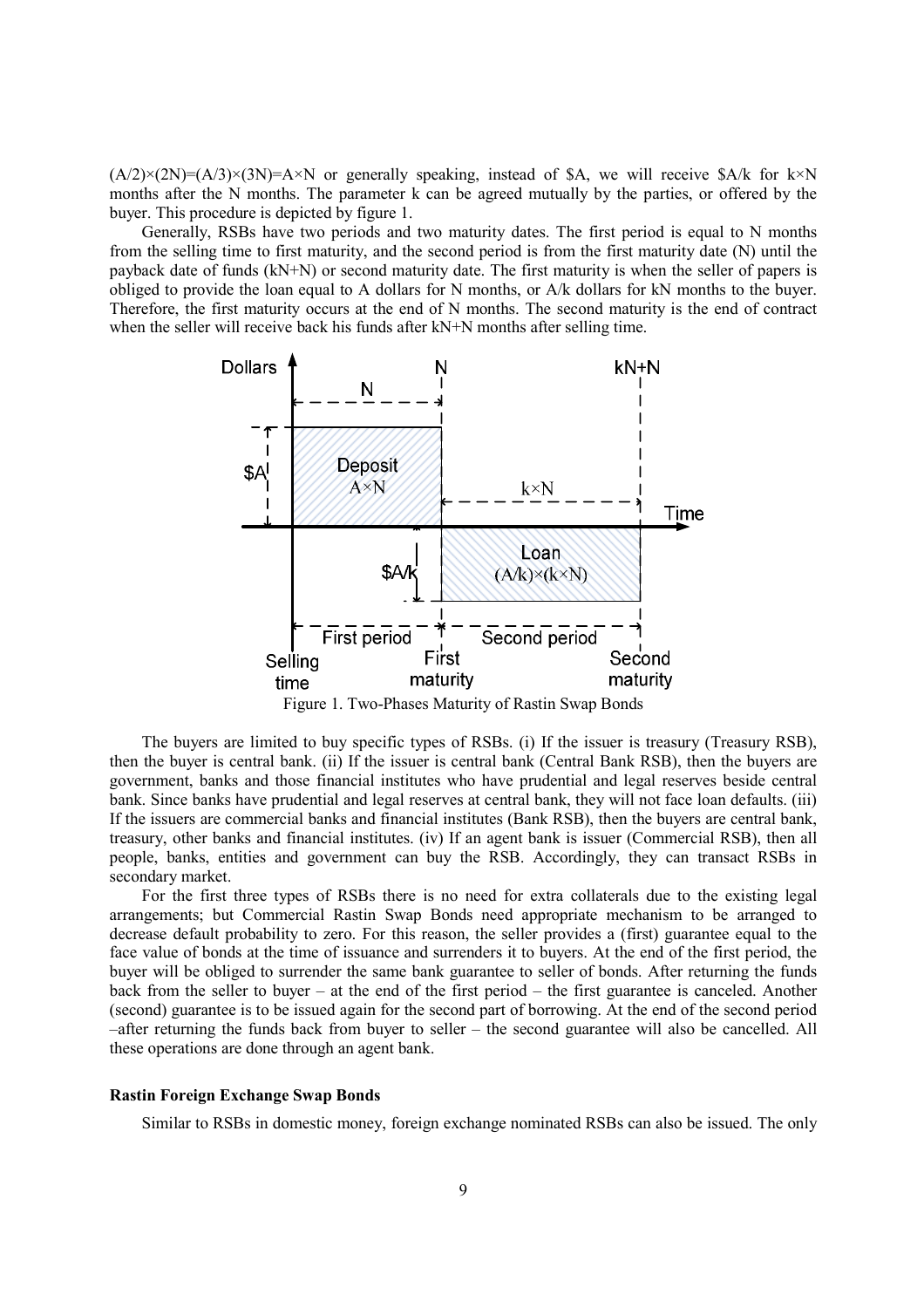difference is that both loans of Rastin Foreign Exchange Swap Bonds should be in one unique currency; except for the Central Bank Rastin Foreign Exchange Swap Bonds that can be in two different currencies for the first and second periods. Similar to RSBs, the four kinds of Rastin Foreign Exchange Swap Bonds can be issued. The issuers, sellers and buyers of Rastin Foreign Exchange Swap Bonds are as cited before.

In neither cases especially when one foreign exchange is used for the first period, and another foreign exchange is used in the other period, no skepticism of usury exists.

The monetary effect of issuing Rastin Foreign Exchange Swap Bonds is similar to issuing RSBs in domestic money and in addition, it has stabilizing effect on supply and demand of foreign exchange. Central bank can use it to manage exchange rate and balance of payments by changing short-term supply of various foreign exchanges. When the bonds' face values for both periods would be the same foreign exchange, there will be possibility for risk coverage (hedging) arrangement for the second period. This instrument has different effects when the foreign exchanges are unique or different in the two periods of RSB. If the exchange rates are the same in both periods, it will hedge the buyer for future fluctuation of exchange rate in the second period; and if different exchanges are used in the two periods, the hedging effect will be on the second period exchange.

# **Sharia Allowances of Rastin Swap Bonds**

Essentially, usury occurs in loans, and loans have two different kinds of consumption and investment loans. Investment loans result in profit/loss and the loan itself is not for spending or consumption. Consumption loans are used for everyday life uses.<sup>32</sup> Sharia prohibition reasoning mostly concern  $consumption loans<sup>33</sup>$ .

"Transaction usury" is defined as transacting a measurable commodity/money with a surplus amount of the same commodity/money. Because of the excessive amount paid to other party; this transaction involves usury, and is prohibited by Sharia. In "transaction usury", transacting equal amount along a period is not considered, but transacting with an extra amount is at the focus of attention. That is why Rastin Swap Bonds do not enter into the domain of "usury transaction"; because its financial activity is not based upon transaction of extra amount, just equal amounts are bartered along two periods, and creditor obtains no surplus.

In "loan usury", a person gives a loan (money or commodity) and receives it back with a surplus. In "loan usury", the surplus has not necessarily the same type or quality of the original commodity and includes any kind of surplus. Rastin Swap Bonds are not "loan usury" as well.

The spiritual reference of the verses 278-281 of Surah of *Baqarah*: "**Your capitals will be yours, you** won't suppress and will not be suppressed" approves the correctness of Rastin Swap Bonds<sup>34</sup>. This is because according to "**your capitals will be yours**", the principal loan will be returned to the lender, and in order to prevent doing any oppression, or being oppressed "**you won't suppress and will not be suppressed**", he will receive loan in an equal amount of what he had lend, which exactly complies the meaning of this verse.

َ " – «يَا أَيُّهَا الَّذِينَ آمَنُواْ اللَّهَ وَذَرُواْ مَا بَقِيَ مِنَ الرِّبَا إِن كُتُم مُّؤْمِنِينَ. فَإِن لَّمْ تَفْعَلُواْ فَأَذَنُواْ بِحَرْبِ مِّنَ الرَّبَا إِن كُتُم مُّؤْمِنِينَ. فَإِن لَّمْ تَفْعَلُواْ فَأَذَن **ْ َ َ َ َ َ ِ إ َ ِ ِ َ ِ َ ْ َ َ ْ َ ِ َ َ ِ َ ِ َ َ ْ ِ َ ْ ْ ْ َ** تَظْلِمُونَ وَلاَ تُظْلَمُونَ. وَإِن كَانَ ذُو عُسْرَةٍ فَنَظِرَةٌ إِلَى مَيْسَرَةٍ وَأَن تَصَدَّقُواْ خَيْرٌ لَّكُمْ إِن كُسُمْ تَعْلَمُونَ. وَاتَّقُواْ يَوْمًا تُوتُم وَاتِ تَصَدَّقُواْ جَيْرٌ لَّكُمْ إِن كُسُمْ تَعْلَمُ **ٍ َ َ َ ِ َ ٍ َ ْ إ َ ِ َ ث ِ ِ إ ِ َ ً ْ َ َ ْ ْ إ ْ ل ْ ْ َ َ َون. ُ ُظْلَم ْ لاَ ي ُم ه و** » **َ**

<sup>&</sup>lt;sup>32</sup> - Bidabad, Bijan, Economic-juristic analysis of usury in consumption and investment loans and contemporary jurisprudence shortages in exploring legislator commandments. Proceeding of the  $2<sup>nd</sup>$  International Islamic Banking Conference. Monash University of Malaysia. 9-10 September 2004. Reprinted in: National Interest, Journal of the Center for Strategic Research, Vol. 2, No. 1, winter 2006, pp. 72-90. Tehran, Iran.<http://www.bidabad.com/doc/reba-en.pdf>

<sup>33 -</sup> Surah: Baqarah, Verse 267. God will vanish usury and increase charity. . «يَمْحَقُ اللَّهُ الْرَّبَا وَيُرْبِي الصَّدَقَات». .{\dispara} Surah: Baqarah, Verse 267. God will vanish usury and increase charity **ْ َ َ**

O! Believers, care about God; leave what is left through usury. But if you don't, you should know that you are fighting against God and his messengers; and if you repent, your capitals will be yours. You won't suppress and will not be suppressed. If your debtors are poor, give them time until they obtain money; and if you bestow, it will be much better for you if you understand. Beware of the day you return to God, and then whatever obtained, will be returned to everybody; and they will not be suppressed.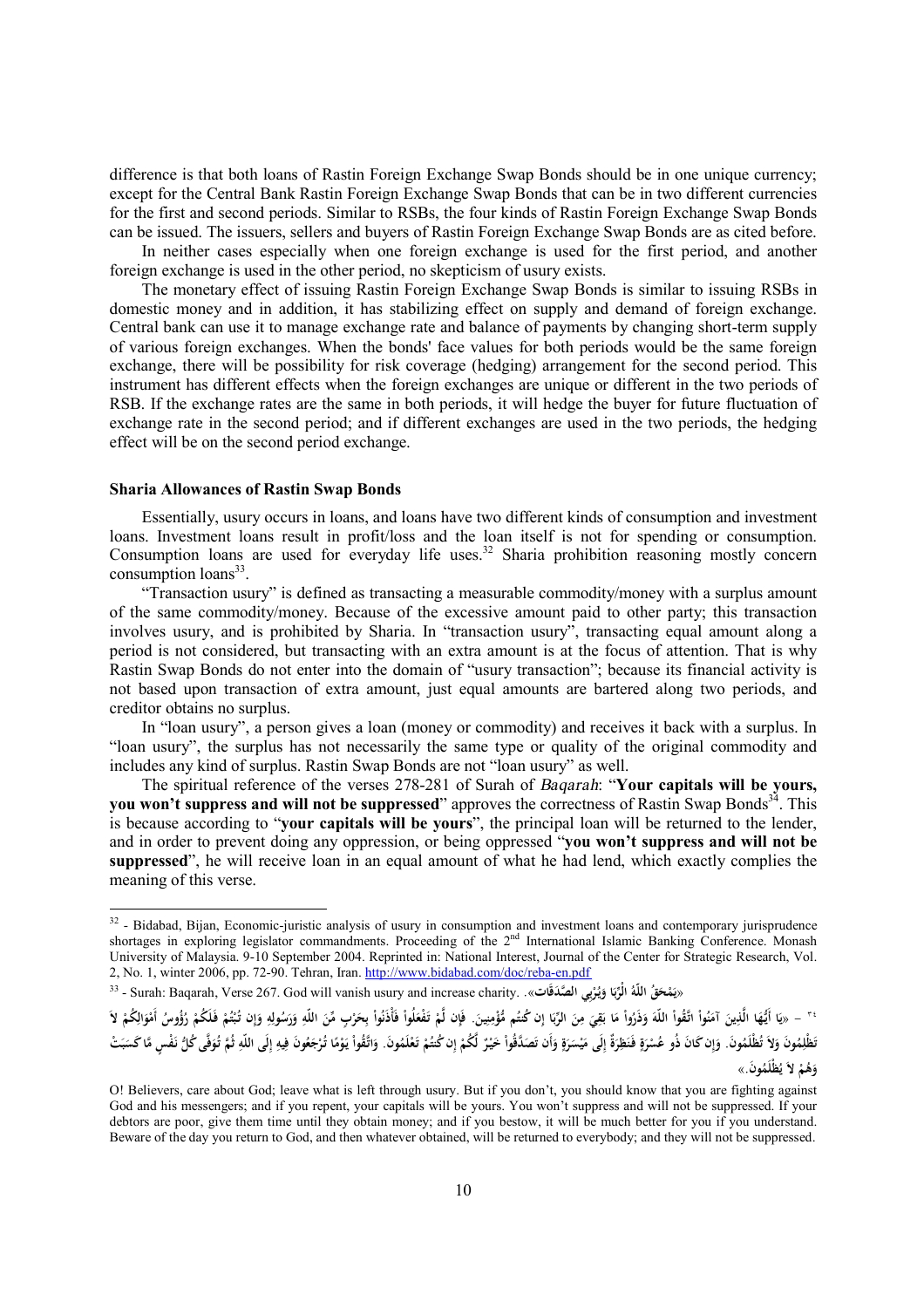Many of monetary and banking activities are regarded as new subjects in civil laws of many countries. Civil laws have not reckoned all transaction contracts and has just mentioned some evidences such as pure transaction contract, conditional transaction, forward deal, spot transaction, over the counter transaction, future (*Salaf*) and prepaid (*Salam*) purchase, irrevocable transaction, optional transaction, valuable metals transaction, unauthorized transaction and etc. Therefore, we will not be wrong if we consider RSB with its similarities to "transaction contract", while possessory right is suspended during the period of contract.

Promissory contracts seem to be a solution for legal framework for RSB. New "counter-loaned contract" in which two parties decide to deposit a specific asset with the other party for a same period, and also "counter-trust contract" can be defined in this regard. But, revocability of promissory contracts creates difficulty for application of "counter-loaned contract" and "counter-trust contract" and "donation against loan contract<sup>3</sup> with zero donations in applying Rastin Swap Bonds<sup>35</sup>. In this connection, application of "time-barter contract" is not meaningless. Accordingly, we define "time-barter contract" in which a party lends an asset to other party, in order to receive the same asset from him in future without considering that one of them is assets and the other is its price. If we consider the loan contract without surplus, "time-loan contract" might also be defined. We may define "time-loan contract" according to which each party loans the possession of his own specific asset to the other and the other party will loan back the similar asset with similar quality and amount to him at maturity, and if he cannot render the same asset, he should pay its spot price at the time of contracting. In all of these frames, one deposits some asset with the other person and he will pay back the same amount at the maturity without any surplus or privilege.

# **Monetary Effects of Rastin Swap Bonds**

Rastin Swap Bond will serve as an important instrument for resource mobilization and will be a primary vehicle for development of Islamic capital market. Sole<sup>36</sup> argues that expanding range of financing opportunities by different institutions by developing *sukuk* is likely to deepen the financial sector as well as economy as a whole. Therefore, the effects of issuing RSBs by central bank, commercial banks, government treasury and private entities separately will enormously contribute in real sector economy. 37

Central Bank Rastin Swap Bond practically decreases the free balances of banks and blocks them by central bank in the first period. It will also oblige the central bank to provide banks with the same amount in the second period. After the end of the second period, central bank will line out the issued papers. Since these operations will affect high-powered money, it may create the contractionary monetary effects in the first period and expansionary monetary effects in the second period. Central bank can define A, N, and k parameters according to the position of the economy in recovery, prosperity, recession and crisis during business cycles to decrease the severity of economic fluctuation. This policy is similar to fine tuning monetary policy in conventional central banking.

Since these bonds can be transacted in the secondary market, they will have automatic adjustment mechanism through relationship of bond price and interest rate. Whenever interest rate is high, the transaction price of the RSBs will fall in the first period, and will increase the incentive for banks to put their sources beside central bank. Hence, they can obtain more funds in the second period. During prosperity, when interest rate is high, it will limit the free balances of banks and will prevent the expansion of business cycle domain. On the contrary, when interest rates are low, the price of RSB will increase during the first period and decrease the incentive for banks to buy these papers from central bank to obtain more funds in the second period. This means that during economic crisis, when interest rates are

<sup>&</sup>lt;sup>35</sup> - Bidabad, Bijan, Legal analysis of Interest-Free Bonds<http://www.bidabad.com/doc/legal-analysis-of-non-usury-bonds.pdf>

<sup>&</sup>lt;sup>36</sup> - Sole, J. (2007). Introducing Islamic banks into conventional banking system. Working Paper No. 07/175, IMF, Washington, DC.

<sup>&</sup>lt;sup>37</sup> Bidabad. Biian, Mahmoud Allahyarifard. Usury-Free Bonds and Islamic Central Banking Monetary Instruments. 2010. <http://www.bidabad.com/doc/Islamic-banking-bond-en.pdf>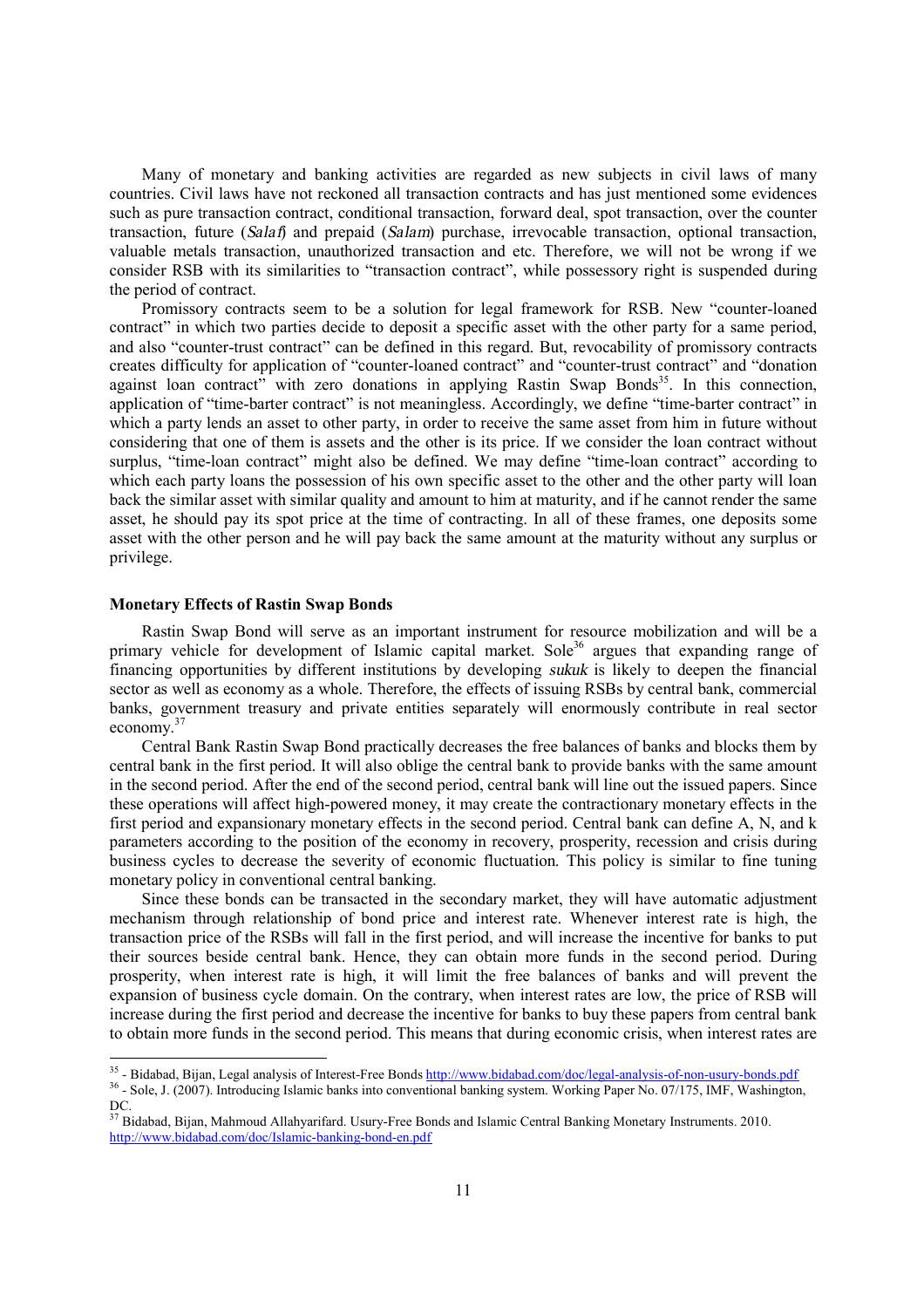low, it will expand the free bank balances and will not let business cycle expands and aggravate the crisis. Central bank can adjust supply of these bonds through their prices; and by changing volume of highpowered money affects liquidity and hence will affect interest rates. Accordingly, RSBs can substitute conventional bonds in Islamic central banking, because they have zero interest rate.

When expected inflation and expected interest rates are different in first and second periods, the result will be somehow different. If expected natural interest rate in the second period is more or less than the first period, it will have different effects on supply and demand of RSBs. The more is the expected natural interest rate in the second period, the more will be the price of RSBs in the first period and vice versa. Similarly, the less is the expected natural interest rate in the second period, the less will be the bond price in the first period. This issue is very important from monetary policy viewpoint in adjusting and stabilizing economic activities. In addition, it causes expectations to have essential role in credit behavior of banks. That is if banks expect increase (or decrease) in natural interest rate during the second period, they will adapt increasing (or decreasing) supply policy for RSBs. From economic point of view, this mechanism can be a factor that dampens business cycles oscillation.

The RSBs' effects are different in continuous stable inflation. If expected inflation rate is not different in both periods, inflation will not affect the RSBs' prices. Because, both the buyer and seller expect that the rate of returns of RSBs are the same in two successive periods with fixed expected inflation rate (*Ceteris Paribus*); and the price of RSB does not change due to inflation expectation. Otherwise, different RSB prices will be expected in secondary market. If the average expected inflation rate in the first period is less than average expected inflation rate in the second period, then the RSBs prices will be higher in the first period than the second period. On the other hand, if the average expected inflation rate in the first period is higher than average expected interest rate in the second period, we will have an opposite case and RSB prices in the first period will be less than the second period.

The interest rates of deposits and credits in other markets also have important effects on supply, demand and price of RSBs in secondary market in the first and second periods regarding the length of the periods and different positioning of business cycle.

Foreign Exchange RSBs affects exchange rates through the monetary and exchange effects. Changes in supply of domestic currency will affect the economy through monetary channels and will make differences in internal and external interest rates.

When central bank buys Treasury Rastin Swap Bonds, it will have expansionary monetary effects in the first period and contractionary monetary effects in the second period.

### **Fiscal Effects of Rastin Swap Bonds**

l

Managing government fiscal policies in usury-free environment as well as implementing monetary policy is facing with basic trouble of usury nature of conventional bonds. Therefore, it is necessary to introduce non-usury treasury bills to manage government budget deficit/surplus for successive years<sup>38</sup>. Fiscal policies are generally a collection of policies applied to fulfill macroeconomic targets or to prevent losses causing from government fiscal performance. Government treasury in managing government income and expenditure flows uses different instruments to adjust government budget in such a way that the government not to be faced with deficit/surplus and provide necessary maneuvers for expansionary/contractionary fiscal policies. Fiscal tune policy similar to monetary tune policy is done through government bonds managements. Bond prices are set in secondary market commensurate to other financial assets. If interest rate increases, the price of bonds will decrease, and if the involved risk of the other assets increase, the price of bonds will increase because bonds have collaterals and guarantees and they usually have less default risk. Variation of bank interest rates and rate of return and maturity of other assets and bonds will change the supply and demand of bonds. Inflation expectation will also decrease the real yields of bonds and their prices. But the most important instrument for fiscal policy which is

<sup>&</sup>lt;sup>38</sup> Fouad H. Al-Salem, Islamic financial product innovation, International Journal of Islamic and Middle Eastern Finance and Management Volume: 2 Issue: 3, 2009.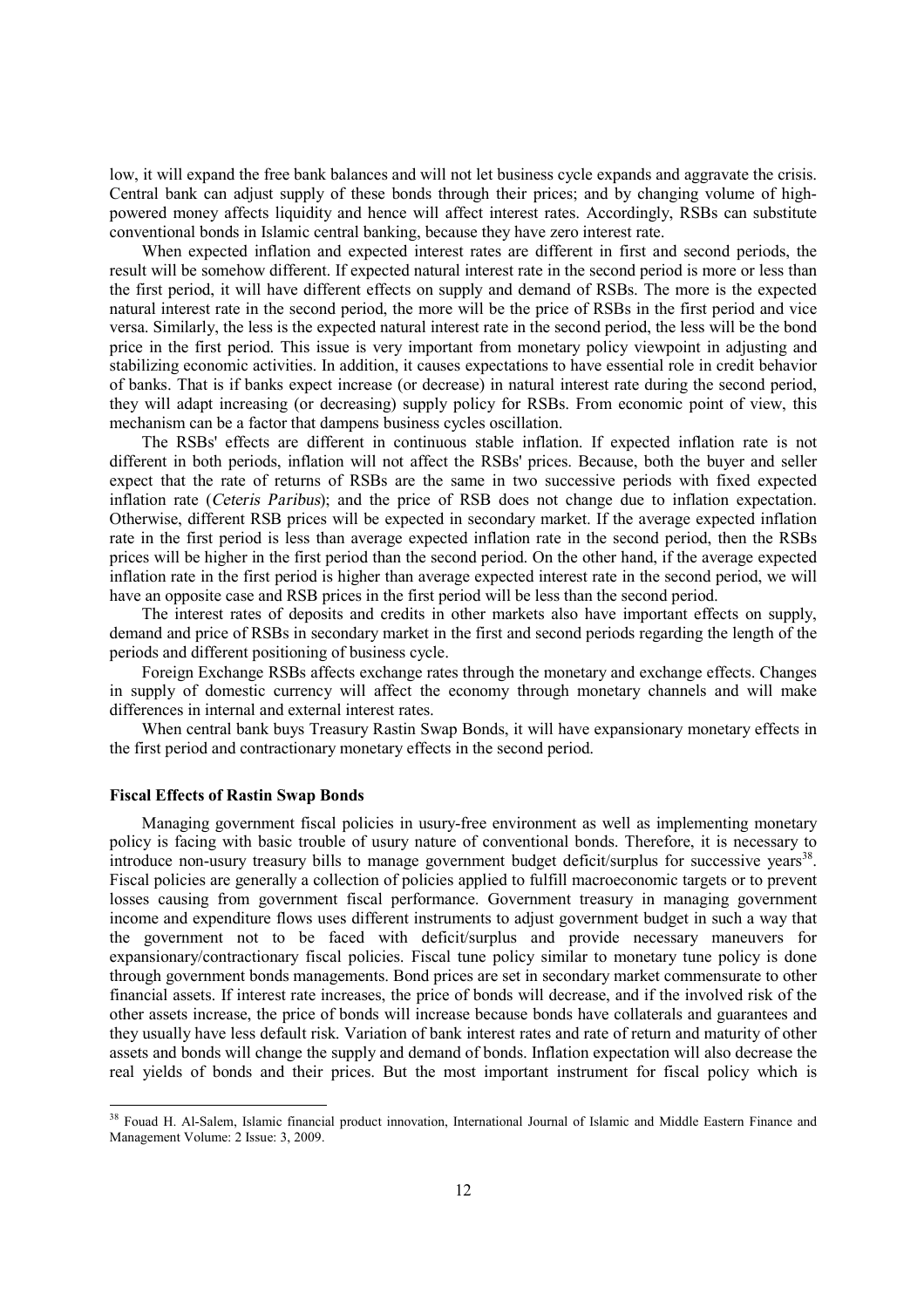Treasury bill, cannot be applied in usury-free systems because it involves usury.



Figure 2. Financing government budget deficit effects by Treasury RSB

Treasury RSB provide necessary conditions for financing government deficit and the government can adjust her budget policies by transacting these papers. When central bank buys these papers, in first period increases the supply of high-powered money in the economy and creates a commitment for the government to deposit the same amount with central bank at the second period. After the second maturity, receiving back the deposited funds by central bank, the issued Treasury RSB will get out of circulation. Since these activities affect monetary base, it will have monetary and fiscal expansionary effects at the first period and contractionary effects at the second period.<sup>39</sup>

These effects are shown by figure 2 through IS and LM curves. At first, the equilibrium is at point Eı and moves to point  $E_2$  after the purchasing Treasury RSB by central bank and then at the beginning of the second period moves back to point E<sub>1</sub> again. Therefore, in the first period, the interest rate (r) will decrease and production (y) will increase, but at the second period, the effects are reversed.

When government buys Bank RSB, lead to increase government fiscal resources in the first period, but volume of liquidity is not affected. In the second period, the same amount of banks' free reserves, which had been reduced in the first period will increase and will have fiscal contractionary effect on government budget. Volume of liquidity in the economy will not change in neither of periods. This effect is shown by the movement of IS curve in figure 3. Equilibrium is at  $E_1$  at the beginning; after government purchase of Bank RSB it will move to equilibrium point of  $E_2$ . The IS curve will return to  $E_1$  at the beginning of the second period. Therefore, it decreases interest rate (r) and increases production (y) at the first period, but in the second period, the reaction will be reversed. Government purchase of Commercial RSB has similar effects.

l

<sup>&</sup>lt;sup>39</sup> - Bidabad, Bijan, Interest-Free Treasury Bonds (IFTB), Islamic Finance and Legal Clarifications, 2011. <http://www.bidabad.com/doc/interest-free-t-bond-feqhi-en.pdf>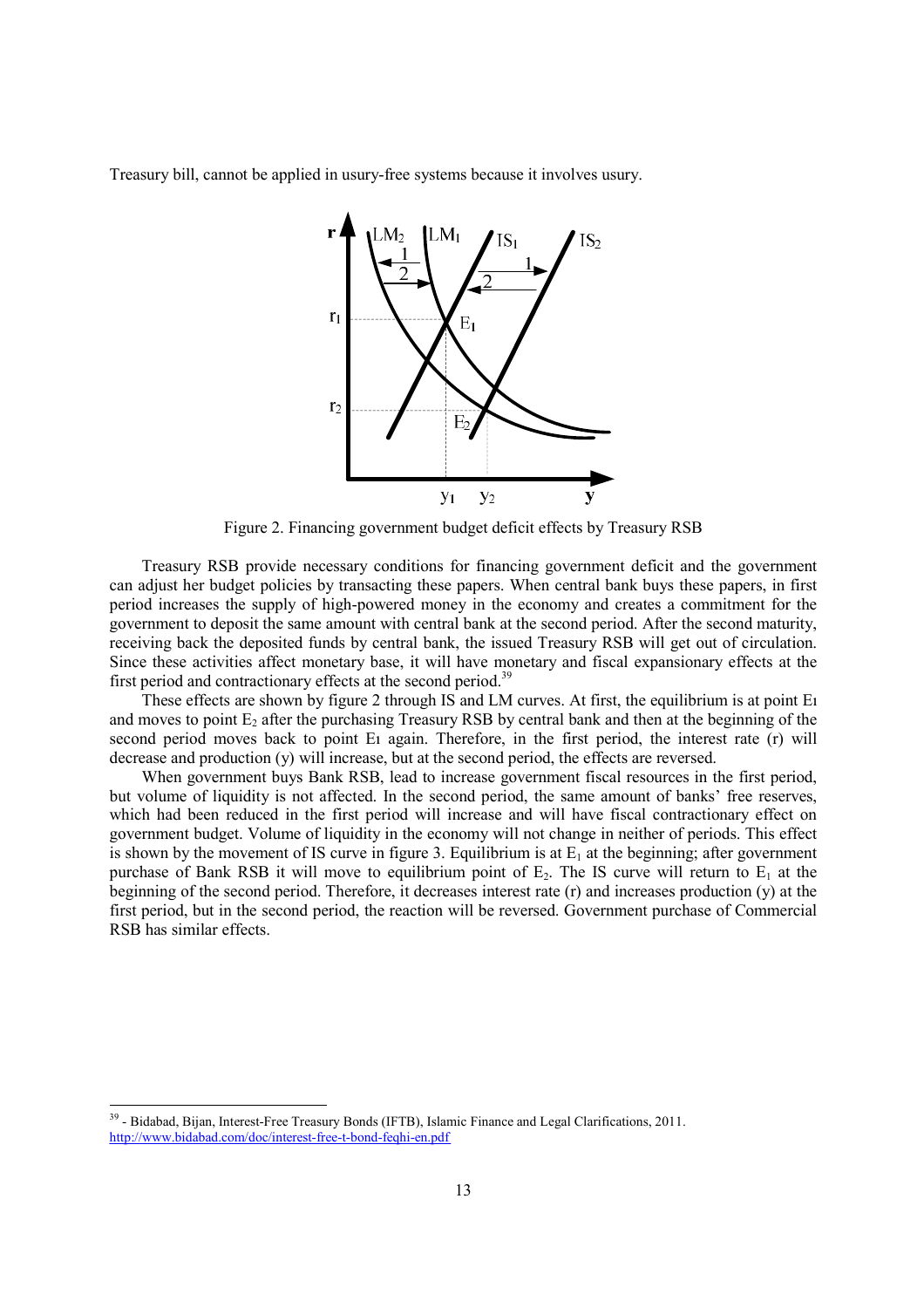

Figure 3. Financing government budget deficit effects by Bank RSB

# **Financial Effects of Rastin Swap Bonds**

Bank Rastin Swap Bond will not increase the liquidity. This is because these operations will likely to be lagged borrowing of banks from each other. Hence, as much as free balances of one bank decreases, the free balances of other banks increase in the first time period, and vice versa will be in the second period. This will result no changes in liquidity of the economy and is neutral in sense of monetary policy effect. It will only finance the banks, which may not have enough liquidity and adjust banks' liquidity risk. If central bank buys Bank RSB, it will have expansionary monetary effects in the first period and contractionary monetary effects in the second period.

The monetary effect of Commercial Rastin Swap Bonds is neutral, but promotes money resources allocation.

## **References**

- · Abd al-Rahman al-Gharyani, Al-Sadiq (1998) *Al-Muamalat Ahkam wa\_Adillah,* 2nd ed. Daral-Fikr. Egypt.
- · Al-Salem, Fouad H. (2009) *Islamic Financial Product Innovation*, International Journal of Islamic and Middle Eastern Finance and Management Volume: 2, Issue: 3.
- · Al-Zuhayli, Wahbah (1984) *Al-Fiqh al-Islami wa Adillatuh*, 3rd ed., Vol. 4, Damascus: Daral-Fikr. Muhammad Wafa, Abraz, suwar al-buyu al-fasidah, Egypt.
- · Arham, Muhammad (2010) *Islamic perspectives on marketing*, Journal of Islamic Marketing Vol.: 1 Issue: 2.
- · Bidabad, Bijan (1994) *General Monetary Equilibrium*, <http://www.bidabad.com/doc/monetary>ed8.pdf
- · Bidabad, Bijan (2010) *Stabilizing Business Cycles by Profit and Loss Sharing Banking System and Ethic Economics*. <http://bidabad.com/doc/pls-business-cycles.pdf>
- · Bidabad, Bijan (2004) *Economic-Juristic Analysis of Usury in Consumption and Investment Loans*